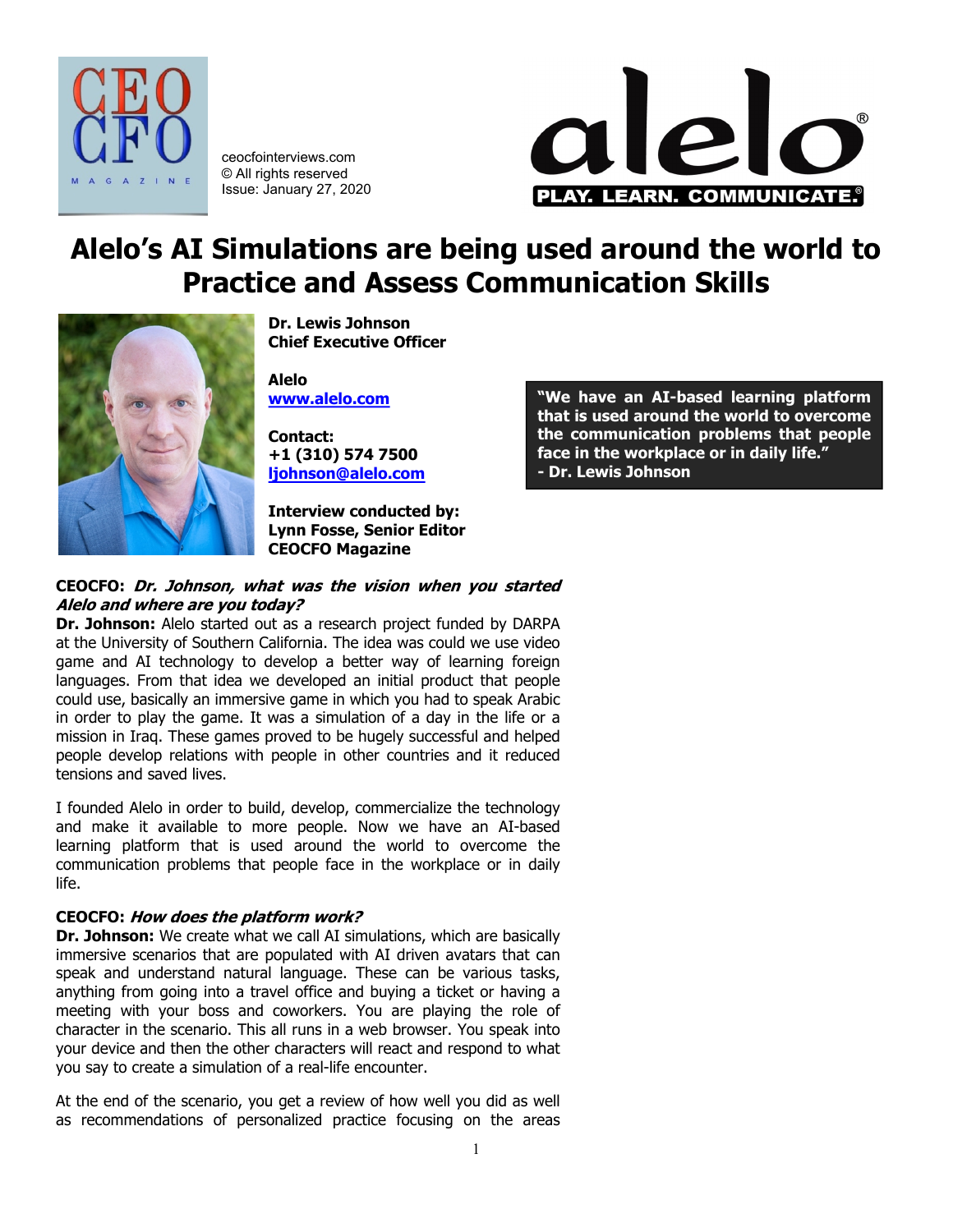where you need to improve. This proves to be very powerful, people can practice as much as they want without fear of embarrassment. They get quantitative metrics of how they are improving and those metrics can be useful for instructors so they can see where the students or trainees are having difficulty so it helps them to focus their own teaching.

#### **CEOCFO: Who is using Alelo?**

**Dr. Johnson:** We have currently two major classes of users. One is military personnel who are deploying overseas and they need some understanding of the local language and culture. We have developed cultural awareness training courses for over ninety countries. The latest we are developing for is Ukraine, so Americans can work better with their Ukrainian counterparts.

Another major category of users are people around the world who want to improve their spoken English skills. That includes students in college who want to improve their spoken English as well as prepare for jobs in English-speaking workplaces. Our platform is in use across Latin America, and there is also interest from China. We have been running some trials in Eastern Europe, so it has been very much of a global interest in the capability.

Now we are developing a product for workplace training in the United States. It can help anybody learn to communicate more effectively, to get their ideas across more clearly. We have been getting interest from companies that want to provide training to their employees to develop leadership skills, or prepare for customer-facing job functions of various types. That is what we are doing so far and the interest continues to grow.

#### **CEOCFO: What is it about your solutions that engages people?**

**Dr. Johnson:** You are engaging with a simulated human character. It is like a virtual person on the screen who understands and responds to you and people naturally relate to that much like they would interacting with a real person. I think that is what engages people and keeps it interesting, and keeps it from becoming just a boring routine activity.

#### **CEOCFO: You talked about cultural type courses in a variety of countries; how often do you review each course?**

**Dr. Johnson:** We do review on a periodic basis, certainly every couple of years. Culture is a dynamic thing. For example, in our first cultural awareness course for people going to Iraq, we told people to take off their sunglasses and look people in the eye when they speak to them. Although that is good advice, by now Iraqis are quite used to dealing with people who wear sunglasses all the time so that is not an issue.

Even these basic norms of person-to-person interactions do change over time and we have to stay on top of it. Fortunately we have anthropologists on our staff who are skilled at cultural research, interviewing people who have recently been working and recently returning from different countries. That helps us to keep current with the cultural characteristics.

## **CEOCFO: How do people find Alelo if they are looking?**